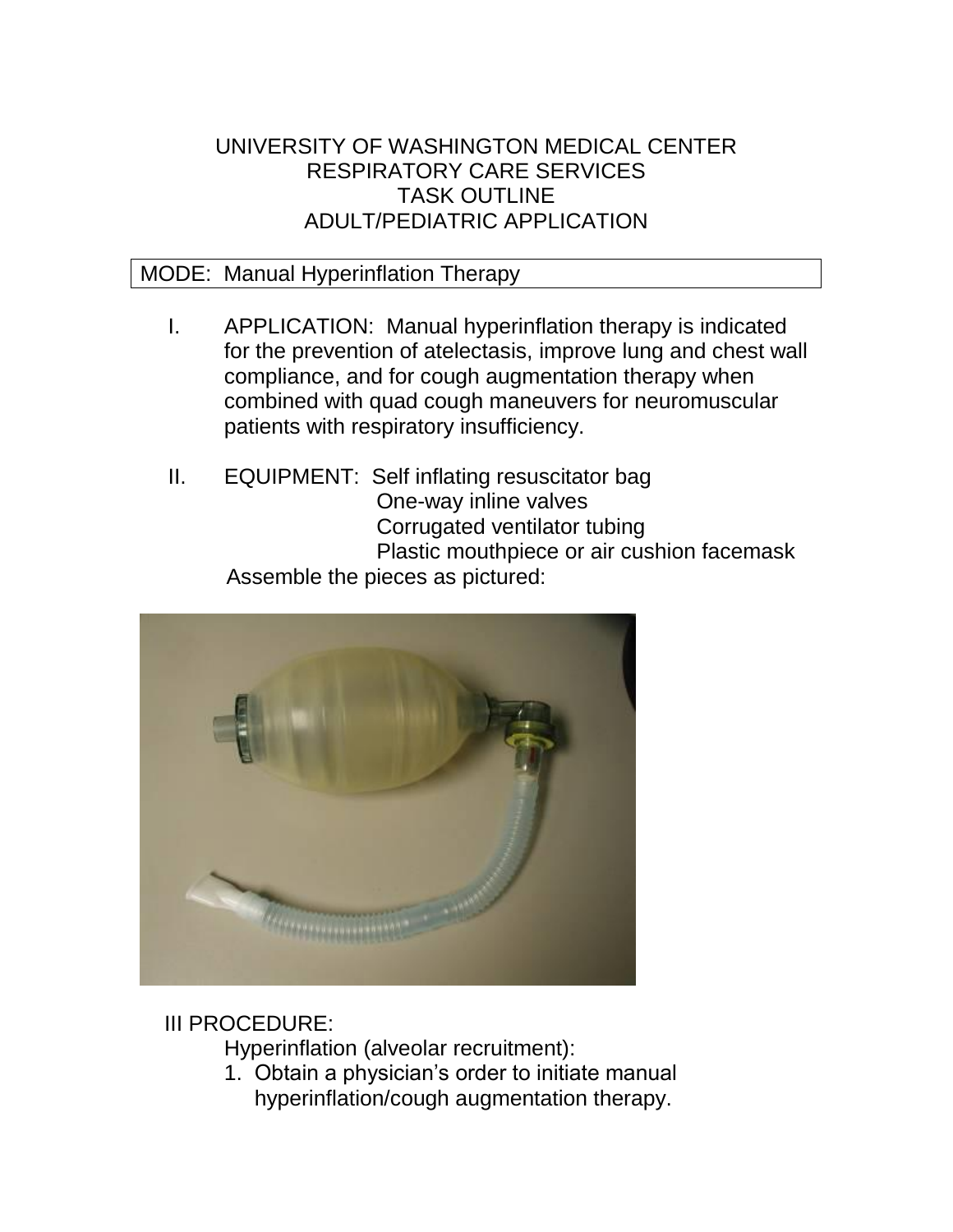- 2. Introduce yourself to the patient and provide instruction in how manual hyperinflation therapy works and how it is administered.
- 3. The patient must have adequate oral muscle strength to both hold a mouthpiece and maintain an adequate lip seal. If the patient has oral muscle weakness an air cushion facemask can be used (insufflation will be limited due to facemask air leak).
- 4. Instruct the patient to hold the mouthpiece between their teeth and maintain a tight lip seal.
- 5. Hyperinflation is administered by providing a series of short compressions with the resuscitator bag known as "breath stacking".
- 6. Direct the patient by saying "breathe in" with each short compression of the resuscitator bag. The patient should try to hold the insufflation breaths by closing the glottis rather than by maintaining a mouth seal in between maneuvers. Try to "stack" as many breath repetitions as possible in order to produce maximal hyperinflation.
- 7. Direct the patient to hold the maximum insufflation volume from 6-8 seconds before exhaling. This will improve alveolar recruitment, lung and chest wall compliance.
- 8. A regimen of 8-10 hyperinflation maneuvers, done 2 to 3 times per day is suggested to improve and maintain lung and chest wall compliance.

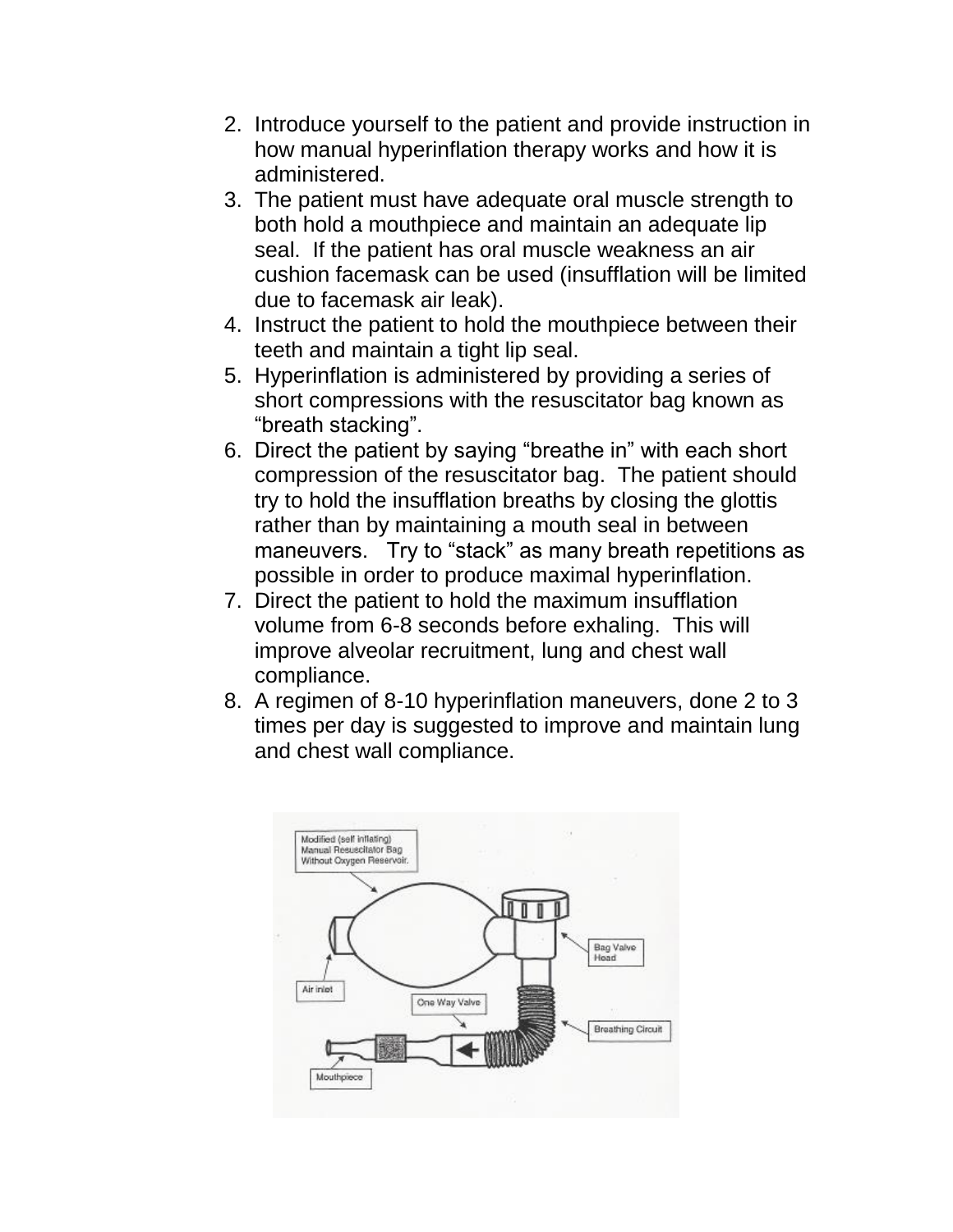

IV Cough Augmentation:

 Cough augmentation can be performed by combining manual hyperinflation with a quad cough maneuver. A quad cough maneuver is performed by making a rapid and firm compression to the lower abdominal area using one or both open hands (see illustration on the next page).

9. When maximum hyperinflation is reached immediately cue the patient to cough while performing an abdominal compression maneuver. Coordinating the patient's cough effort by verbally directing them to cough in conjunction with initiating abdominal compression will produce the highest peak cough flow velocity. Practice between the caregiver and patient will produce the best coordination, insuring the best results.

**Note:** Quad Cough maneuvers should not be administered to a patient who has received a Greenfield filter (a filter